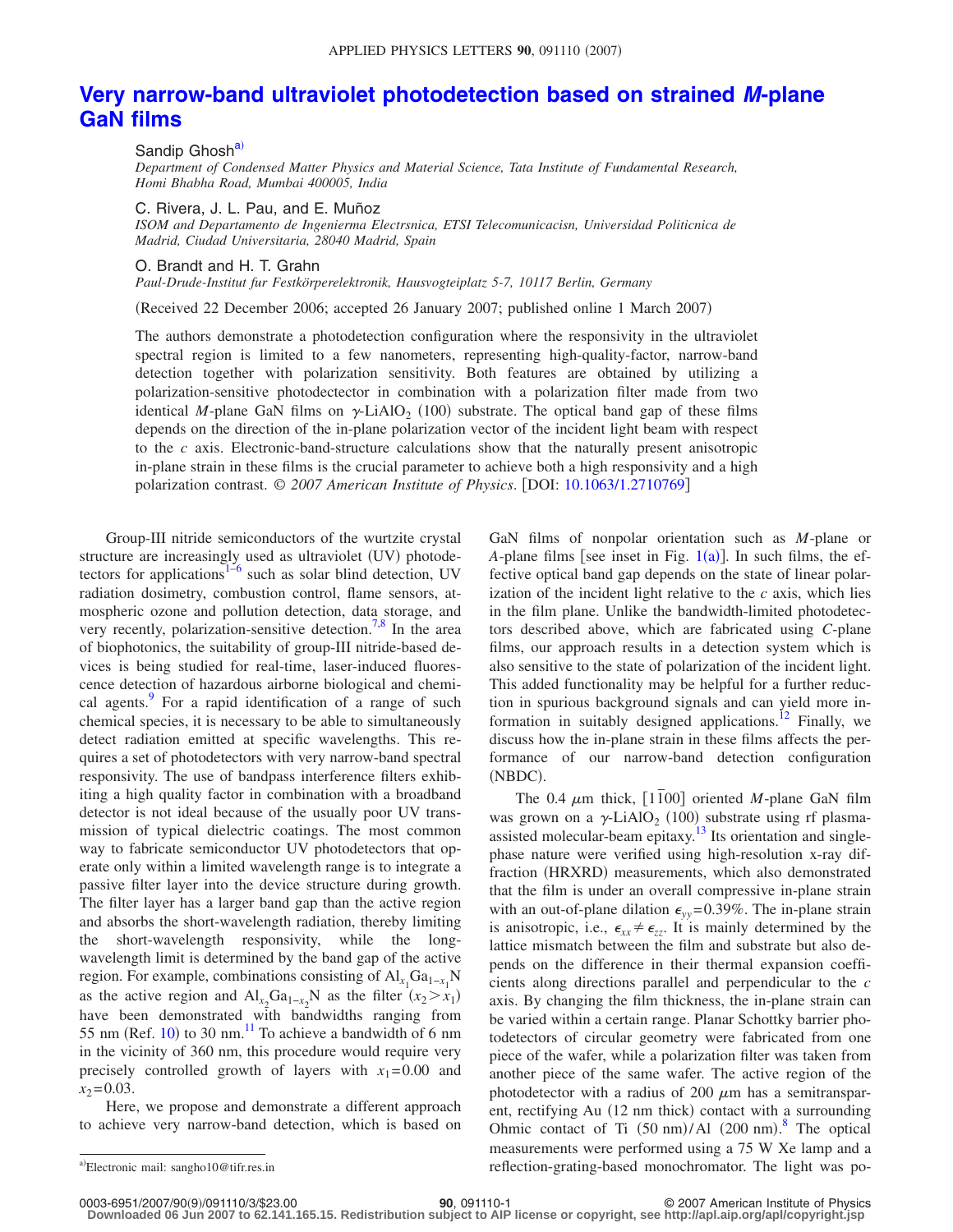<span id="page-1-0"></span>

FIG. 1. (a) Transmission spectrum of the *M*-plane GaN film for  $E||c$  and  $E \perp c$  at 297 K. The inset shows the unit cell of wurtzite GaN and the choice of coordinates. (b) Spectral responsivity  $R_{\text{det}}$  of a Schottky diode photodetector processed from the *M*-plane film for  $E||c$  and  $E \perp c$ . The inset depicts a schematic of the device and the measurement geometry.

larized using Glan-Taylor polarizers. The responsivity was calibrated by comparison with a standard UV-enhanced Si photodiode.

Figure  $1(a)$  $1(a)$  shows the transmission spectrum of the *M*-plane film for normally incident light with the electric field vector E being polarized perpendicular  $(E \perp c)$  and parallel  $(E||c)$  to the *c* axis. The shift in the transmission edge is due to the difference in the optical band gap for the two polarizations. This in turn leads to a polarization-dependent spectral shift in the responsivity  $(R_{\text{det}})$  of the Schottky barrier photodetector fabricated from this film as shown in Fig.  $1(b)$  $1(b)$ . The wavelength  $\lambda_{short}$  ( $\lambda_{long}$ ) corresponds to the effective excitonic band gap for  $E\|c \ (E\,\bot\, c)$ . Note that the responsivity remains high at shorter wavelengths. In order to achieve a narrow-band spectral responsivity, we use another piece of the as-grown *M*-plane film as a filter, placing it in front of the photodetector such that  $c_{\text{filt}}$  is perpendicular to  $c_{\text{det}}$  (see left inset in Fig. [2](#page-1-1)). This combination of detector and filter operates in the following way. For  $E||c_{\text{det}}$ , light with  $\lambda \leq \lambda_{short}$  is absorbed by the filter and consequently prevented from reaching the photodetector, while light with  $\lambda_{short} \leq \lambda \leq \lambda_{long}$  is transmitted by the filter and can therefore reach the detector. In contrast, all light with  $\lambda \leq \lambda_{\text{long}}$  will be absorbed by the filter for  $E\|c_{\text{det}}\|$  so that no light of this polarization will be detected. The presence of the small signal for  $E\|c_{\text{det}}$  is essentially due to absorption at energies below the band gap, $14$  which reduces the anisotropy. Thus, the NBDC detects light of polarization  $E \perp c_{\text{det}}$  in the wavelength band  $\Delta\lambda = \lambda_{\text{long}} - \lambda_{\text{short}}$  as shown in Fig. [2.](#page-1-1) In the present case, the responsivity peaks at 360 nm with a bandwidth of  $\Delta \lambda = 6$  nm. The measured dependence of the NBDC responsivity  $(R_{\text{NBDC}})$  at 360 nm on the in-plane polarization angle  $\phi$ , which is defined relative to  $c_{\text{det}}$ , is well described by  $R_{\text{NBDC}} = R^{\text{max}} \sin^2(\phi)$  $R_{\text{NBDC}} = R^{\text{max}} \sin^2(\phi)$  $R_{\text{NBDC}} = R^{\text{max}} \sin^2(\phi)$  (see right inset in Fig. 2). For this type of NBDC, one could also use *A*-plane GaN films grown on *R*-plane sapphire or *A*-plane SiC.<sup>15,[16](#page-2-11)</sup> However, only the substrates  $LiAlO<sub>2</sub>$  and sapphire are transparent down to 200 nm, thus facilitating operation in the UV spectral range.

The performance of the NBDC will depend on the polarization properties and energies of the three optical transi-

<span id="page-1-1"></span>

FIG. 2. Spectral responsivity  $R_{\text{NBDC}}$  of the NBDC for  $E||c_{\text{det}}$  and  $E \perp c_{\text{det}}$  at 297 K. The left inset displays the measurement configuration. The right inset depicts a polar plot of the measured relative  $R_{\text{NBDC}}$  at 360 nm (circles) as a function of the in-plane polarization angle  $\phi$ , the line represents a fit to  $R_{\text{NBDC}} = R^{\text{max}} \sin^2(\phi).$ 

tions occur from the three top valence bands (VBs), whose wave functions have a mixture of atomic  $p_x$ ,  $p_y$ , and  $p_z$  orbital character, to the conduction band, which has *s* character. The transitions from  $p_x$ ,  $p_y$ , and  $p_z$  symmetry to *s* symmetry require *x*, *y*, and *z* polarized light, respectively. Since these transitions are highly sensitive to any strain in the film, we have used the Bir-Pikus Hamiltonian<sup>17</sup> to calculate its influence on the electronic band structure (EBS). The energy splitting and deformation potential parameters used are based on recent results<sup>16,[18](#page-2-13)</sup> on unstrained *C*-plane and anisotropically strained *M*- and *A*-plane GaN films, respectively, while the elastic constants are taken from Ref. [19.](#page-2-14) The values of all these parameters are listed in Ref. [20.](#page-2-15) We use the nomenclature  $T_i$  ( $i=1,2,3$ ) for the three transitions in order of decreasing transition edge wavelengths  $\lambda_{T_1} > \lambda_{T_2} > \lambda_{T_3}$  for any values of  $\epsilon_{xx}$  and  $\epsilon_{zz}$ . The relative oscillator strengths of  $T_i$ are labeled  $f_{i\beta}$ , where  $\beta = x, y, z$  represents the polarization components. The strain mixes the VBs and can result in dramatic modifications of  $f_{i\beta}$  so that the transitions can become completely linearly polarized along  $x$ ,  $y$ , and  $z$ .<sup>[17](#page-2-12)</sup>

For efficient operation of the NBDC, high absorption is necessary for one polarization direction (e.g.,  $E \perp c$ ), while no absorption should occur for the orthogonal polarization (e.g.,  $E||c$ ) in the wavelength range  $\lambda_{long}$  to  $\lambda_{short}$ . Next, for  $\lambda < \lambda_{short}$ , we need a high absorption for the orthogonal polarization  $(E||c)$  so that the filter efficiently blocks such light from reaching the detector. The above considerations imply that, if  $\lambda_{\text{long}}$  ( $\lambda_{\text{short}}$ ) is associated with  $T_1$  ( $T_2$ ), the oscillator strengths must be such that the quantity  $[f_{1x} - f_{1z}]f_{2z}$  or  $[f_{1z} - f_{1x}]f_{2x}$  is positive and maximal. In the former (latter) case, the polarization  $E \perp c_{\text{det}} (E \| c_{\text{det}})$  will be detected. Due to absorption of light below the band gap,  $14$  the central operating wavelength  $\lambda_c$  of the NBDC is likely to be closer to  $\lambda_{\text{long}}$ . The graphs in Figs. [3](#page-2-16)(a) and 3(b) depict the dependence of the above quantities on  $\epsilon_{xx}$  and  $\epsilon_{zz}$ . The dark regions, which essentially occur for overall compressive inplane strain, identify the strain values which are best suited for the operation of the NBDC. The corresponding  $\Delta\lambda$  and  $\lambda_c = \lambda_{T_1}$  are plotted in Figs. [3](#page-2-16)(c) and 3(d). If  $T_1$  is completely *y* polarized, one can associate  $\lambda_{\text{long}}$  ( $\lambda_{\text{short}}$ ) with  $T_2$  ( $T_3$ ). In this case, we need positive maximal values for  $f_{1y} [f_{2x}]$  $-f_{2z}f_{3z}$  or  $f_{1y}f_{2z} - f_{2x}f_{3x}$ , which occur for overall tensile in-plane strain as shown in Figs.  $3(e)$  $3(e)$  and  $3(f)$ . The corresponding  $\Delta\lambda$  and  $\lambda_c = \lambda_{T_2}$  are plotted in Figs. [3](#page-2-16)(g) and 3(h). These results demonstrate that both an anisotropic compres-

tions in the vicinity of the band gap of GaN. These transi-<br>Downloaded 06 Jun 2007 to 62.141.165.15. Redistribution subject to AIP license or copyright, see http://apl.aip.org/apl/copyright.jsp